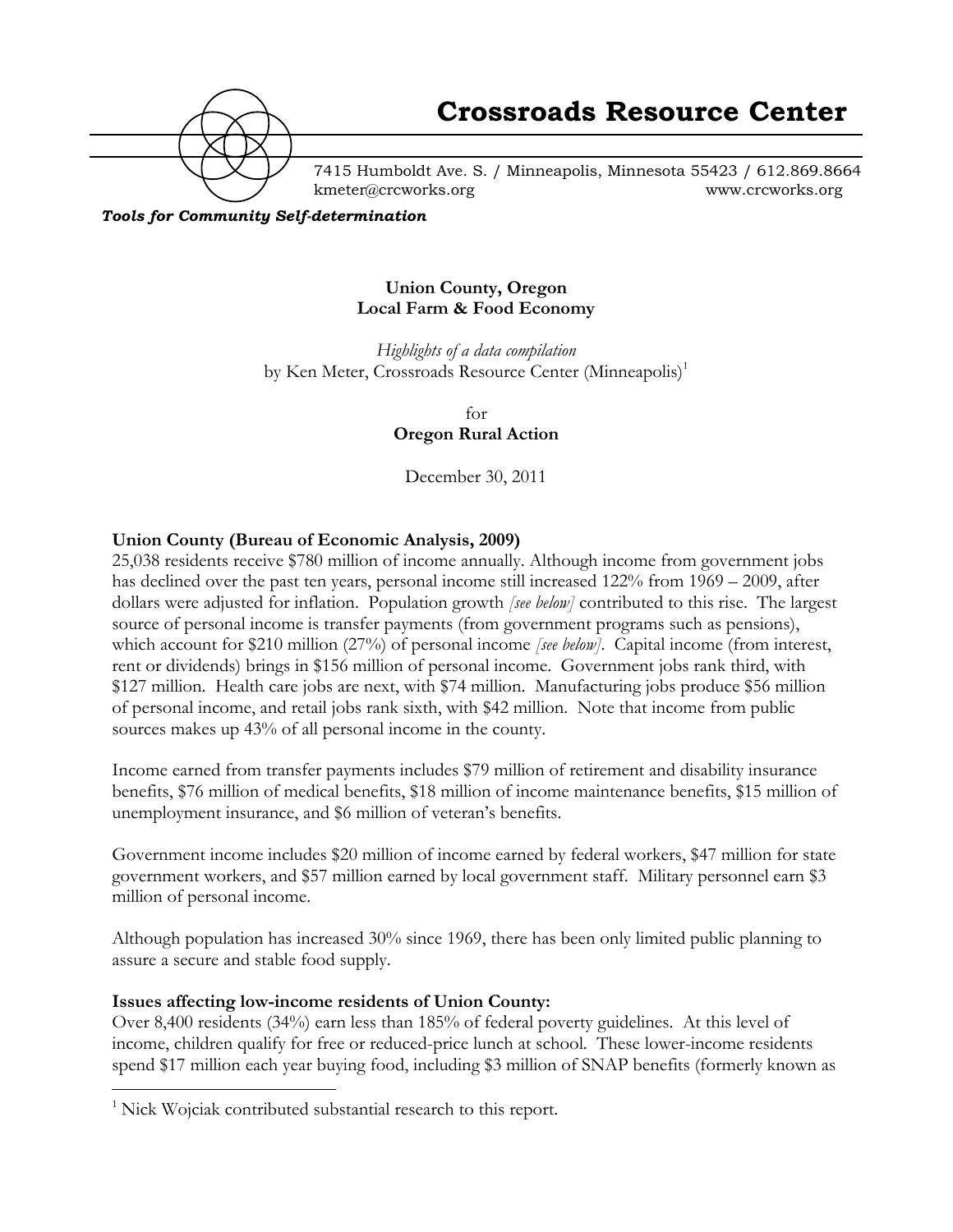food stamps) and additional WIC coupons. The county's 880 farmers receive an annual combined total of \$5 million in subsidies (23-year average, 1987-2009), mostly to raise crops such as wheat or corn that are sold as commodities, not to feed Union County residents. *Data from Federal Census of 2000, Bureau of Labor Statistics, & Bureau of Economic Analysis.*

9% percent of the county's households (over 2,200 residents) earn less than \$10,000 per year. *Source: Federal Census American Community Survey 2005-2009.*

20% of Oregon adults aged 18-64 carry no health insurance. *Source: Centers for Disease Control.*

## **Food-related health conditions:**

26% of Oregon residents reported in 2009 that they eat five or more servings of fruit or vegetables each day. 74% do not. This is a key indicator of health, since proper fruit and vegetable consumption has been connected to better health outcomes. *Source: Centers for Disease Control.*

56% of Oregon adults reported in 2009 they have at least 30 minutes of moderate physical activity five or more days per week, or vigorous physical activity for 20 or more minutes three or more days per week. *Source: Centers for Disease Control.*

7% of Oregon residents have been diagnosed with diabetes as of 2010. *Source: Centers for Disease Control.* Medical costs for treating diabetes and related conditions in Union County are estimated at \$15 million per year. Costs for the state of Oregon as a whole total \$2.2 billion. *Source: American Diabetes Association cost calculator.*

61% of Oregon residents are overweight (33%) or obese (28%). *Source: Centers for Disease Control.*

# **The county's farms (Agricultural Census, 2007)**

Agricultural Census data for 2007 were released February 4, 2009

*The Census of Agriculture defines a "farm" as "an operation that produces, or would normally produce and sell, \$1,000 or more of agricultural products per year."*

*Land:*

- 880 farms. This is 2% of Oregon farms.
- Union County had 11% less farms in 2007 than in 2002.
- 114 (13%) of these are 1,000 acres or more in size.
- 384 (44%) farms are less than 50 acres.
- Average farm size is 554 acres, more than the state average of 425 acres.
- The county has 488,000 acres of land in farms.
- This amounts to 3% of the state's farmland.
- Union County holds 98,000 acres of harvested cropland.
- 63,000 of these acres are irrigated.
- Average value of land and buildings per farm was \$834,000. This was more than the 2007 state average of \$804,000.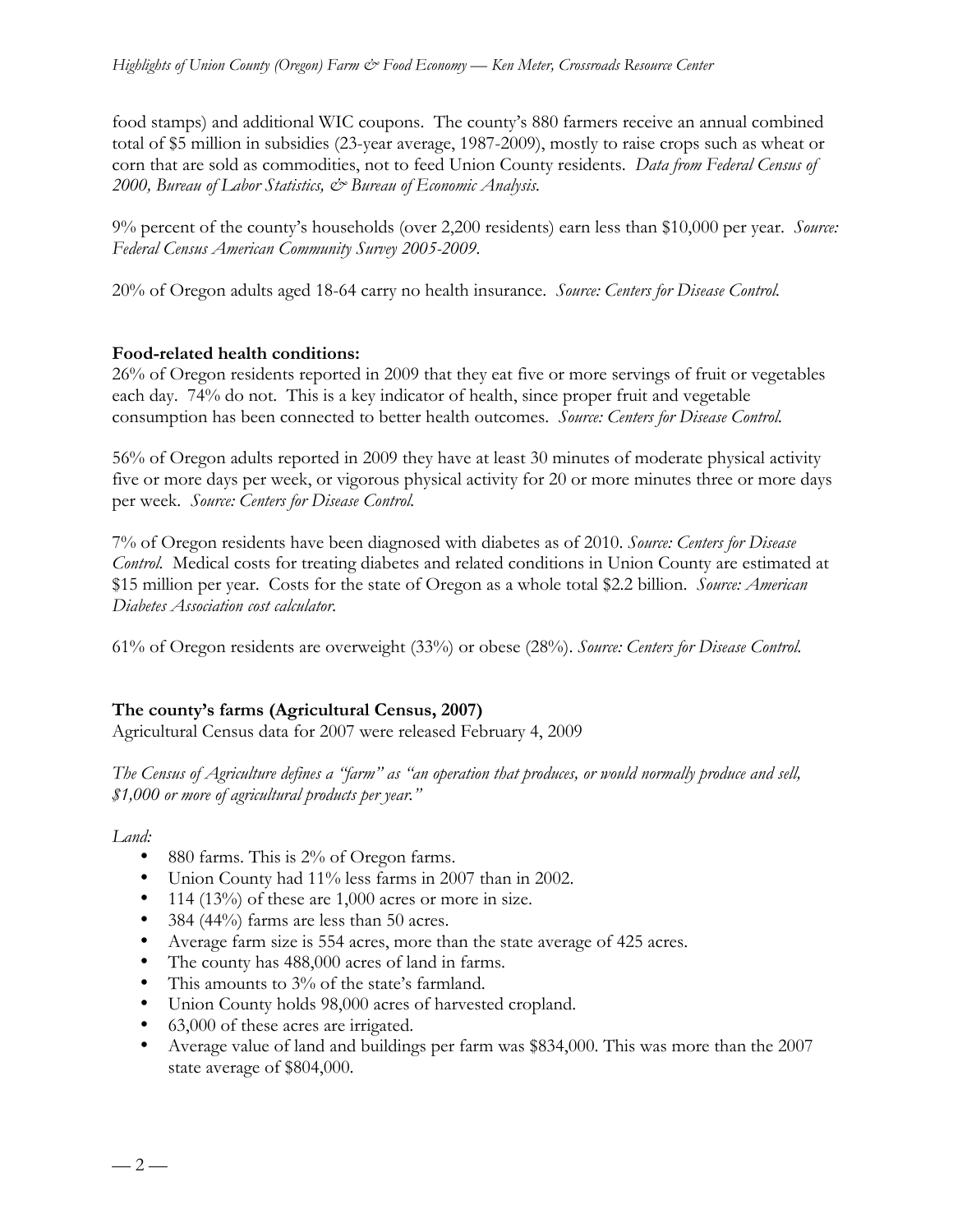# *Sales:*

*With the exception of foods sold directly to consumers (see below), farmers typically sell commodities to wholesalers, brokers or manufacturers that require further processing or handling to become consumer items. The word "commodities" is used in this report to mean the crops and livestock sold by farmers through these wholesale channels. The term "products" encompasses commodity sales, direct sales, and any other sales.*

- The county's farmers sold \$58 million of crops and livestock in 2007.
- Farm product sales increased by 21% from 2002 to 2007.
- \$42 million of crops were sold.
- \$16 million of livestock and products were sold.
- 564 (64%) of the county's farms sold less than \$10,000 of products in 2007.
- Total sales from these small farms were \$1.3 million, 2% of the county's farm product sales.
- 104 (12%) of the county's farms sold more than \$100,000 of products.
- Total sales from these larger farms were \$50 million, 86% of the county's farm product sales.
- 62% of the county's farms (549 of 880) reported net losses in 2007. This is slightly less than the Oregon average of 65%.
- 271 (31%) of Union County's farmers collected a combined total of \$3.1 million of federal subsidies in 2007.

|  | Top farm products of Union County (2007): |  |  |
|--|-------------------------------------------|--|--|
|  |                                           |  |  |

| Product                        | \$ millions |
|--------------------------------|-------------|
| Forage crops                   | 23          |
| Cattle and calves              | 15          |
| Wheat                          | 13          |
| Vegetables                     | 3           |
| Fruits, tree nuts, and berries | 1           |
| Barley                         |             |

*Production Expenses:*

- Fertilizer, lime, and soil conditioners were the largest single expense for Union County farmers in 2007, totaling \$6.4 million (12% of production expenses).
- Depreciation costs ranked as the second most important expense, at \$6.1 million (12%).
- Hired farm labor cost farmers \$5.3 million (10%).
- Land and building rental cost farmers \$5 million (10%).
- Supplies, repairs, and maintenance cost farmers \$4.6 million (9%).
- Gasoline, fuels, and oil costs totaled \$4.5 million (9%).
- Feed purchases cost \$3.7 million (7%).
- Livestock and poultry purchases were \$3.6 million (7%).
- Interest expenses were \$3.5 million (7%).

# *Cattle & Dairy:*

- 416 farms hold an inventory of 36,000 cattle.
- 22,000 cattle were sold by farmers in 2007 for total sales of \$15 million.
- 360 farms raise beef cows.
- 5 farms raise milk cows.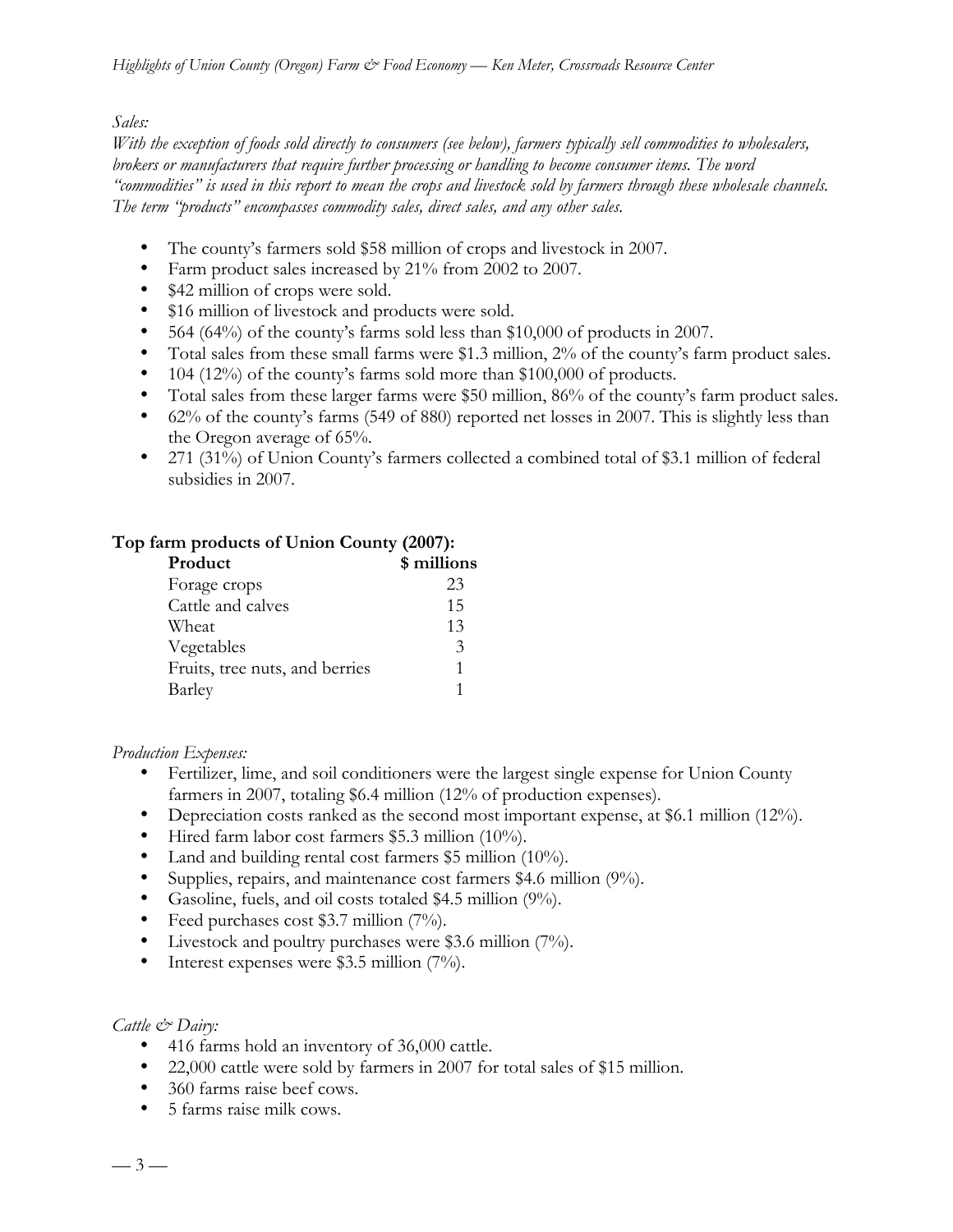- 2 farms produced corn for silage.
- 456 farms produced 108,000 tons of forage crops (hay, etc.) on 42,000 acres.
- 294 farms sold \$23 million of forage.

# *Other Livestock & Animal Products:*

- 26 farms hold an inventory of 1,770 hogs and pigs.
- 44 farms sold 3,910 hogs and pigs in 2007.
- 50 farms hold an inventory of 1,076 sheep and lambs.
- 52 farms sold \$118,000 worth of sheep, goats, and lambs in 2007.
- 84 farms hold an inventory of 1,901 laying hens*.*
- 2 farms raise broiler chickens.
- 2 farms engage in aquaculture.
- 65 farms raise horses and ponies.

# *Grains, Oil Seeds, & Edible Beans:*

- 120 farms produced \$15 million of grains, oil seeds, and edible beans.
- 3 farms produced 47,000 bushels of corn on 361 acres, worth \$213,000.
- This amounts to an average price per bushel of corn of \$4.53. *Note that this price is an approximation, and does not necessarily represent the actual price at which corn was sold.*
- 114 farms produced 2.1 million bushels of wheat on 27,000 acres, worth \$13 million.
- This amounts to an average price per bushel of wheat of \$6.19. *Note that this price is an approximation, and does not necessarily represent the actual price at which wheat was sold.*
- This includes:
	- o 99 farms produced 1.6 million bushels of winter wheat on 20,000 acres.
	- o 52 farms produced 503,000 bushels of spring wheat on 7,343 acres.

*Vegetables & Melons (some farmers state that Ag Census data does not fully represent vegetable production):*

- 25 farms produced vegetables, selling \$3.4 million. *Note that data for acreage of vegetables were suppressed by the USDA in an effort to protect confidentiality.*
- This represents a 19% increase in the number of farms (from 21 in 2002) and a 9% decrease in sales (from \$3.7 million) from 2002 levels.
- 10 farms raised potatoes*.*

*Fruits (some farmers state that Ag Census data does not fully represent fruit production):*

- 39 farms in the county have 435 acres of orchards.
- 32 farms sold \$1 million of fruits, nuts and berries*.*

# *Nursery & Greenhouse Plants:*

- 10 farms sold \$484,000 worth of ornamentals in 2007.
- This represents an increase of 43% in the number of farms (from 7 in 2002) and an increase of 241% in sales (from 142,000) from 2002.
- 7 farms sold Christmas trees.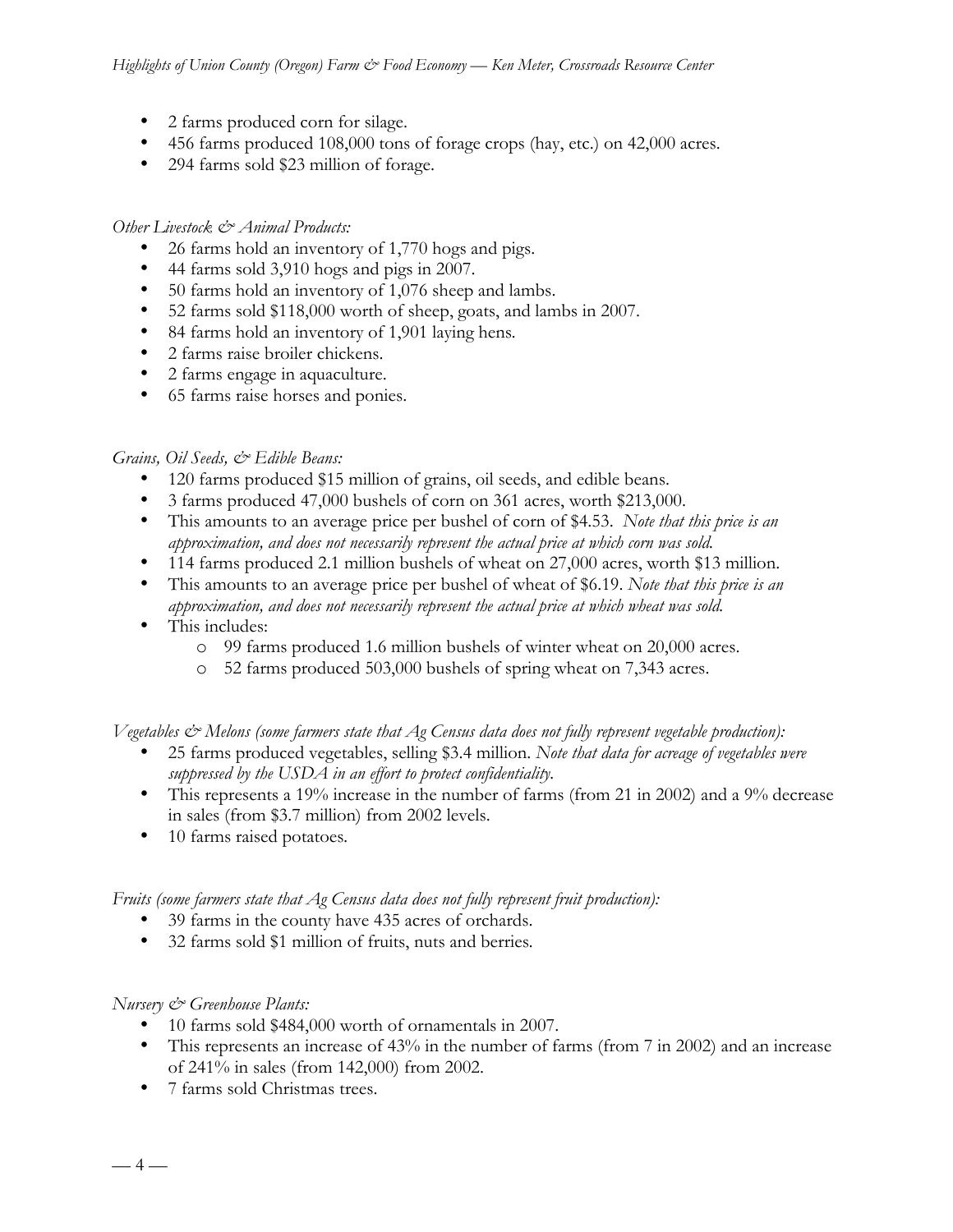## *Direct & Organic Sales:*

- 106 farms sold \$222,000 of food products directly to consumers. This was the same number of farms selling direct as in 2002, and a 34% increase in direct sales over 2002 sales of \$166,000.
- This amounts to 0.4% of farm product sales, the same as the national average of 0.4%.
- 4 farms in the county sold organic products. *Note that data for dollars of organic sales were suppressed by the USDA in an effort to protect confidentiality.*
- For comparison, 799 farms in Oregon sold \$88 million of organic food products.
- 5 farms market through community supported agriculture (CSA).
- 105 farms produce and sell value-added products.

## *Conservation Practices:*

- 274 farms use conservation methods such as no-till, limited tilling, filtering field runoff to remove chemicals, fencing animals to prevent them from entering streams, etc.
- 272 farms practice rotational or management intensive grazing.
- 12 farms generate energy or electricity on the farm.

## *Other Crops:*

- 40 farms produced 218,000 bushels of barley on 3,783 acres, worth \$996,000.
- 4 farms produced 13,000 bushels of oats on 128 acres. *Note that the USDA did not report sales of oats in 2007.*
- 4 farms produced 343,000 pounds of sunflower seed. *Note that the USDA did not report acreage data for sunflower seed in 2007.*
- 9 farms produced 55,000 tons of sugar beets on 2,006 acres.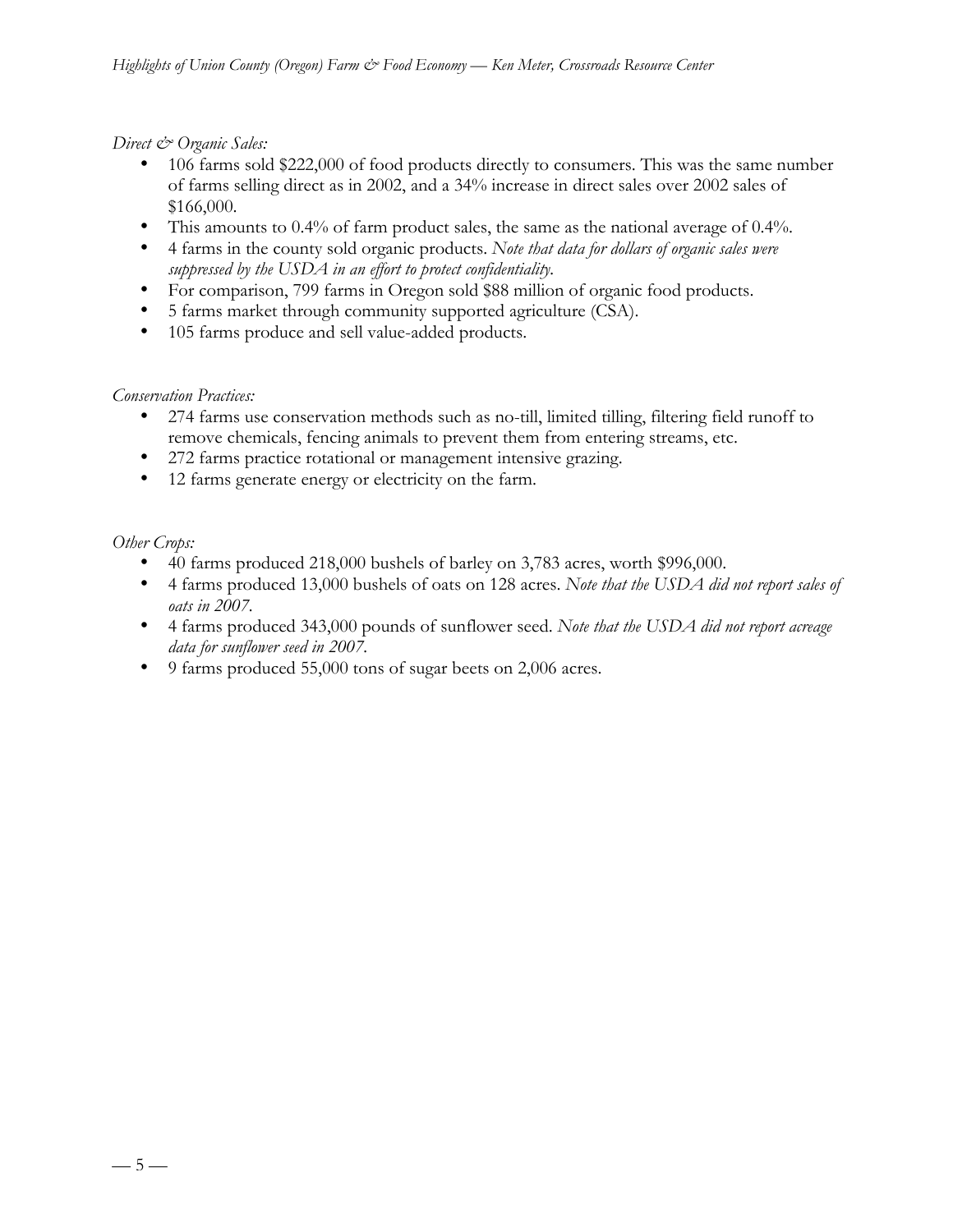| Small family farms:             | Farms | Percent | Acres   | Percent |
|---------------------------------|-------|---------|---------|---------|
| Limited-resource                | 129   | 15%     | 20,067  | $4\%$   |
| Retirement                      | 192   | $22\%$  | 51,251  | $11\%$  |
| Residential/lifestyle           | 339   | 39%     | 89,114  | 18%     |
| Farming occupation/lower sales  | 103   | $12\%$  | 59,807  | 12%     |
| Farming occupation/higher sales | 33    | $4\%$   | 37,136  | 8%      |
| Large family farms              | 23    | $3\%$   | 71,296  | 15%     |
| Very large family farms         | 27    | $3\%$   | 83,766  | 17%     |
| Nonfamily farms                 | 34    | $4\%$   | 75,147  | 15%     |
| Total                           | 880   |         | 487,584 |         |

# **Limited-resource farms and others in Union County (Census of Agriculture, 2007)**

## *Definitions of terms (Agricultural Census 2007):*

**Limited-resource farms** have market value of agricultural products sold gross sales of less than \$100,000, and total principal operator household income of less than \$20,000.

**Retirement farms** have market value of agricultural products sold of less than \$250,000, and a principal operator who reports being retired.

**Residential/lifestyle farms** have market value of agricultural products sold of less than \$250,000, and a principal operator who reports his/her primary occupation as other than farming.

**Farming occupation/lower-sales farms** have market value of agricultural products sold of less than \$100,000, and a principal operator who reports farming as his/her primary occupation.

**Farming occupation/higher-sales farms** have market value of agricultural products sold of between \$100,000 and \$249,999, and a principal operator who reports farming as his/her primary occupation.

**Large family farms** have market value of agricultural products sold between \$250,000 and \$499,999.

**Very large family farms** have market value of agricultural products sold of \$500,000 or more.

**Nonfamily farms are farms** organized as nonfamily corporations, as well as farms operated by hired manager.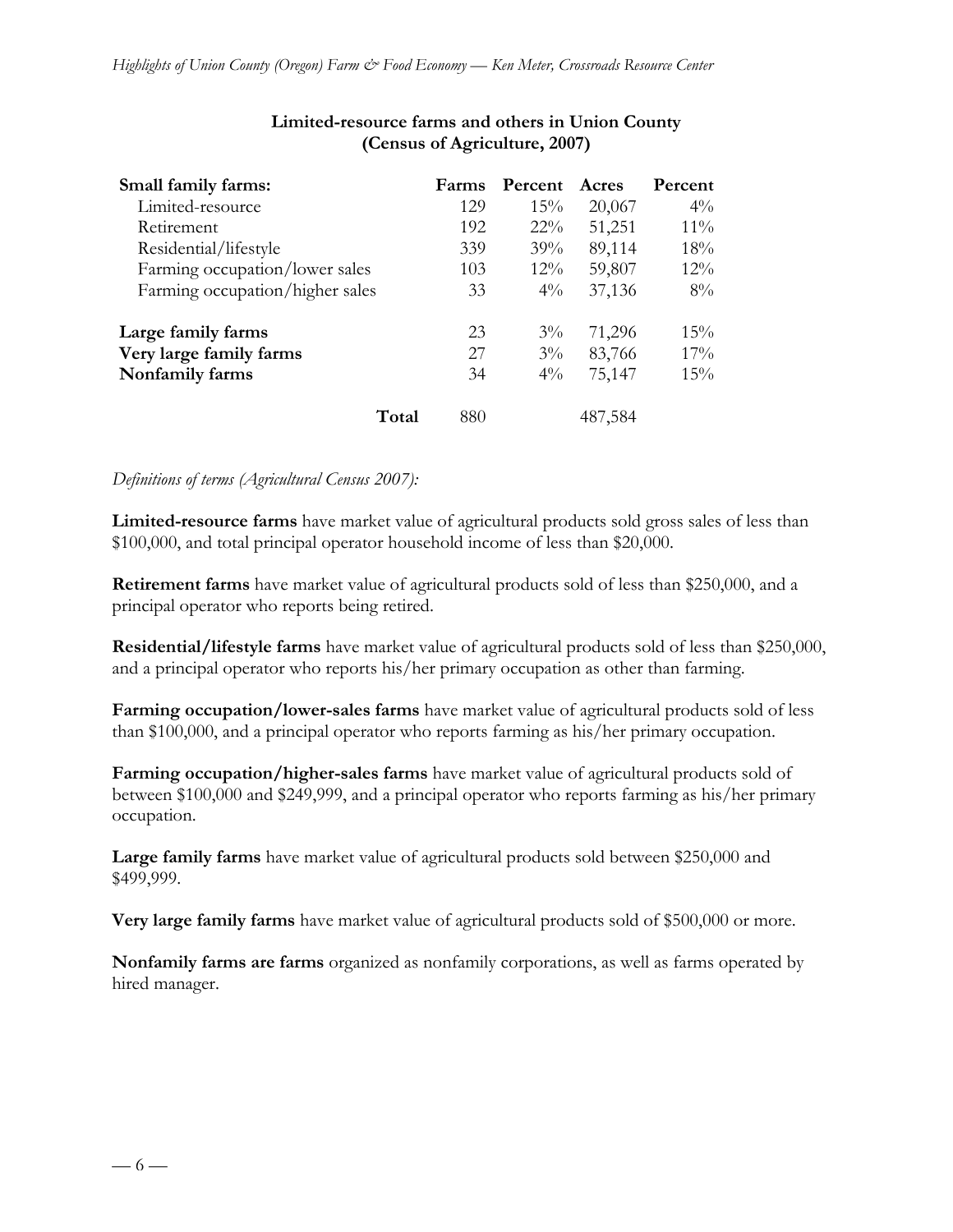# **County and State Highlights**

# **Union County highlights (Agriculture Census 2007):**

- 880 farms, 11% less than in 2002.
- Union County has 488,000 acres of land in farms.
- Farmers sold \$58 million of products in 2007.
- \$42 million (72%) of these sales were crops.
- \$16 million (28%) of these sales were livestock.
- The most prevalent farm size is 10 to 49 acres with 247 farms (28%) in this category.
- The next most prevalent is 50 to 179 acres with 175 (20%) farms.
- 114 farms  $(13\%)$  are 1,000 acres or more.
- 384 farms (44%) are less than 50 acres.
- 564 farms (64%) sold less than \$10,000 in farm products.
- 104 farms (12%) sold more than \$100,000 in farm products.
- Union County ranks second in Oregon and  $5<sup>th</sup>$  in the country for acreage of mint for oil, with 6,797.
- The county ranks  $5<sup>th</sup>$  in the state for sales of hogs and pigs, with \$419,000.
- Union County ranks sixth in Oregon for acreage of wheat, with 27,000.
- The county ranks  $7<sup>th</sup>$  in the state for acreage of forage crops (hay etc.), with 42,000.
- Union County ranks  $7<sup>th</sup>$  in Oregon for sales of grains, oilseeds, and dry beans and peas, with \$15 million.
- The county ranks seventh in the state for acreage of barley, with 3,783.
- Union County ranks  $7<sup>th</sup>$  in Oregon for inventory of hogs and pigs, with 1,770.
- The county ranks  $9<sup>th</sup>$  in the state for acreage of field and grass seed crops, with 11,000.
- 106 farms sell \$222,000 of food products directly to consumers. There was no change in number of farms selling direct since 2002 and a 34% increase in direct sales over 2002 sales of \$166,000.
- This amounts to 0.4% of farm product sales, the same as the national average of 0.4%.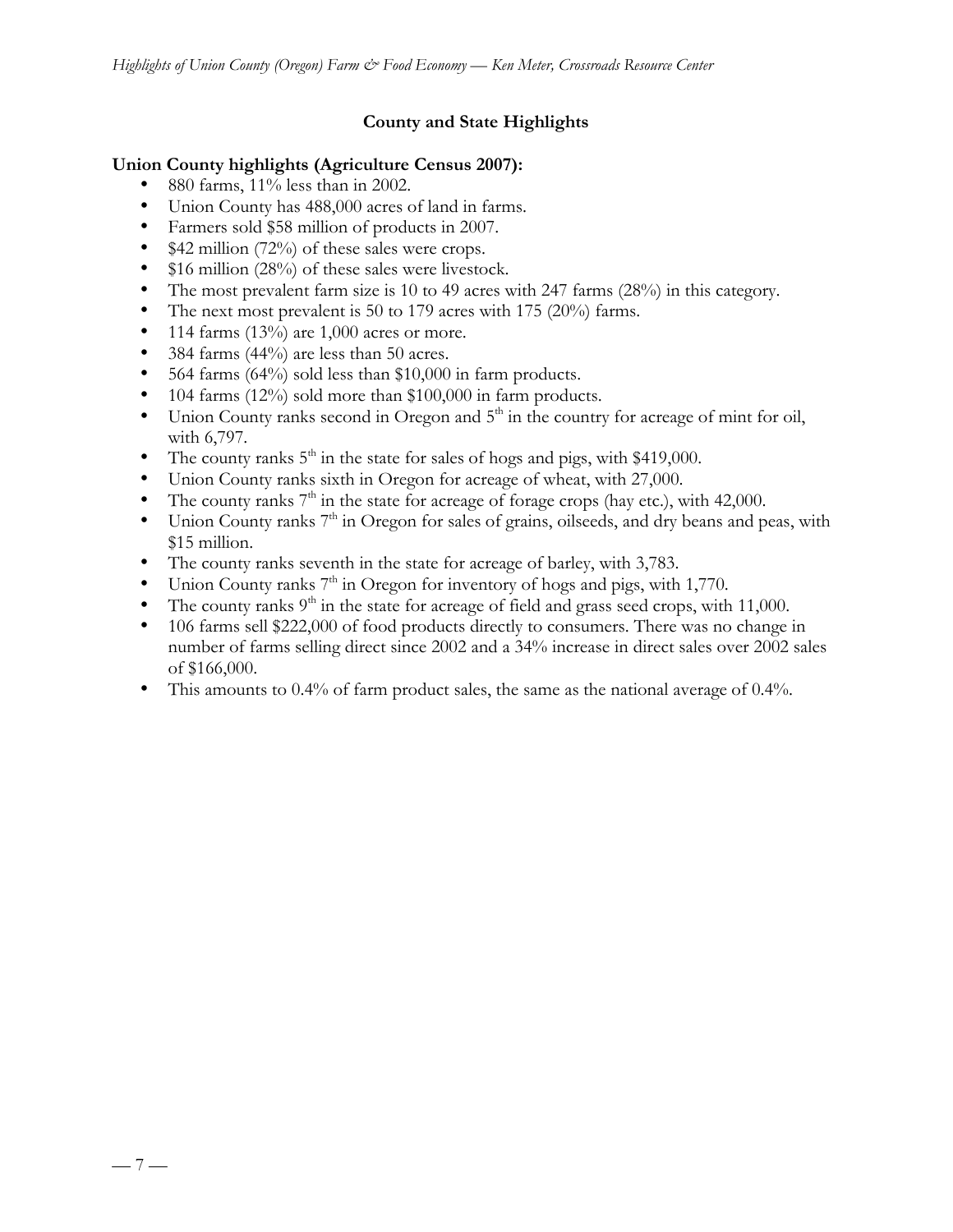#### **State of Oregon highlights (Agriculture Census 2007):**

- 38,553 farms, 4% less than in 2002.
- Oregon has 16 million acres of land in farms.
- Farmers sold \$4.4 billion of products in 2007.
- \$3 billion (68%) of these sales were crops.
- \$1.4 billion (32%) of these sales were livestock.
- The most prevalent farm size is 10 to 49 acres with 14,142 farms (37%) in this category.
- The next most prevalent is 1 to 9 acres with 9,546 (25%) farms.<br>• 2.564 farms  $(7\%)$  are 1.000 acres or more.
- 2,564 farms  $(7%)$  are 1,000 acres or more.
- 23,688 farms (61%) are less than 50 acres.
- 26,035 farms (68%) sold less than \$10,000 in farm products.
- 4,678 farms (12%) sold more than \$100,000 in farm products.
- Oregon ranks  $1<sup>st</sup>$  in the U.S. for acreage of Christmas trees, with 67,000.
- The state ranks  $1<sup>st</sup>$  in the country for acreage of field and grass seed crops, with 557,000.
- Oregon ranks first in the country for sales of Christmas trees, with \$117 million.
- The state ranks  $3<sup>rd</sup>$  in the U.S. for sales of ornamentals, with \$989 million.
- Oregon ranks  $3<sup>rd</sup>$  in the country for sales of forage crops (hay, etc.), with \$698 million.
- The state ranks fourth in the country for sales of fruits, tree nuts, and berries, with \$516 million.
- Oregon ranks  $9<sup>th</sup>$  in the U.S. for sales of sheep, goats, and their products, with \$21 million.
- The state ranks  $9<sup>th</sup>$  in the country for acreage of vegetables, with 150,000.
- Oregon ranks ninth in the country for inventory of sheep and lambs, with 217,000.
- The state ranks  $10^{\text{th}}$  in the U.S. for vegetable sales, with \$339 million.
- 6,274 farms sold \$56 million of food directly to consumers. This is a 2% decrease in the number of farms selling direct (6,383 in 2002), and a 163% increase in direct sales over 2002 sales of \$21 million.
- Direct sales were 1.3% of farm product sales, over three times the national average of 0.4%.
- If direct food sales made up a single commodity, the value of these sales would outrank the state's  $15<sup>th</sup>$ -most important product, chicken eggs.
- 933 farms farm organically, with a total of 46,000 acres of harvested cropland, and 42,000 acres of pastureland.
- 16,000 acres on 470 farms are undergoing organic conversion.
- 799 farms in Oregon sold \$88 million of organic food products, including \$42 million of crops (this may include ornamental and greenhouse crops), \$3 million of livestock and poultry, and \$43 million of products from livestock and poultry (such as milk or eggs).
- 311 farms market through community supported agriculture (CSA).
- 1,753 farms produce value-added products.
- 9,327 farms use conservation methods such as no-till, limited tilling, filtering field runoff to remove chemicals, fencing animals to prevent them from entering streams, etc.
- 9,694 farms practice rotational management of intensive grazing.
- 631 farms generate energy or electricity on the farms.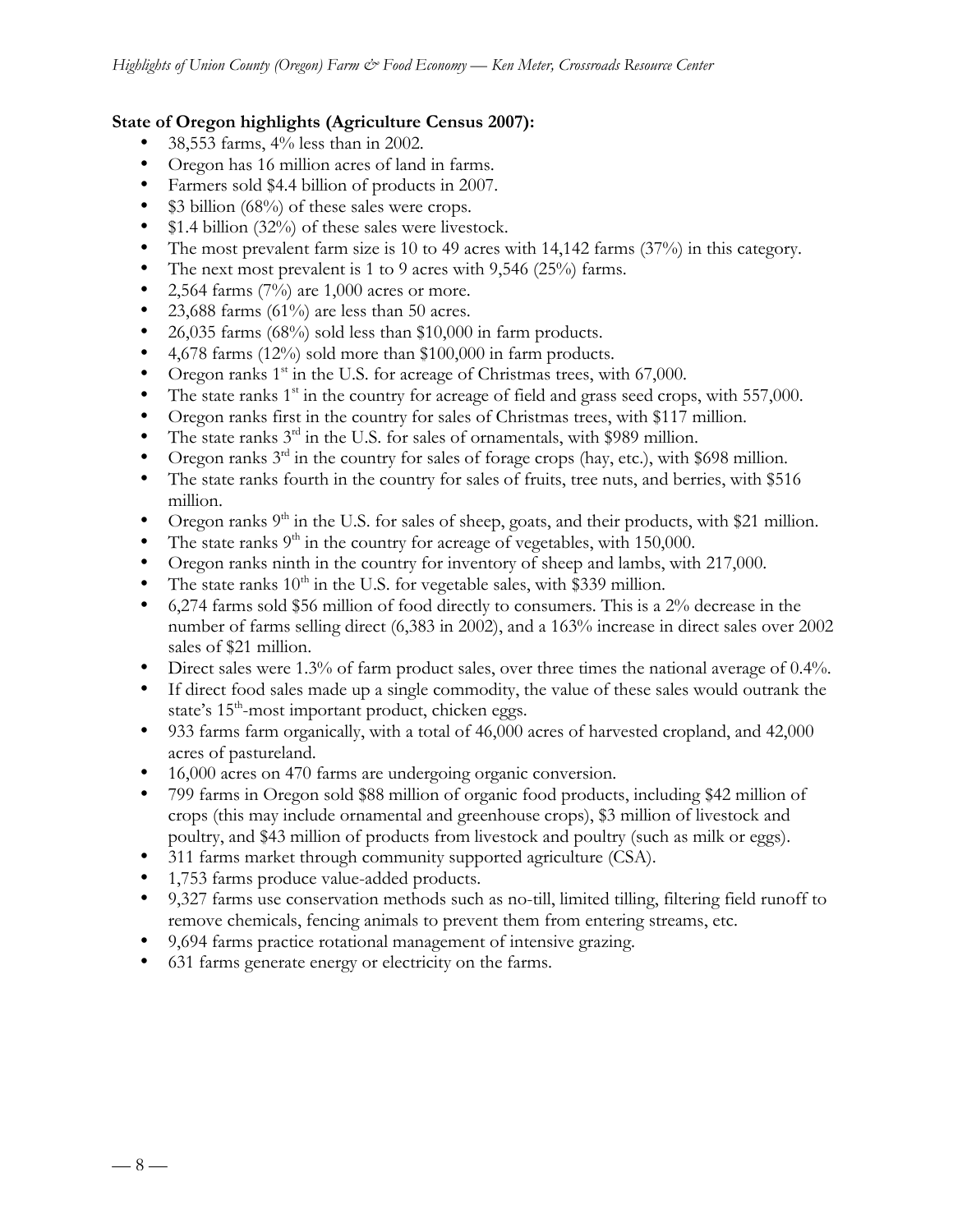# **Oregon's top farm products in 2010 (Economic Research Service)**

*See chart on next page.*

|                      | \$ millions |
|----------------------|-------------|
| Ornamentals          | 760         |
| Cattle & calves      | 446         |
| Dairy products       | 412         |
| Wheat                | 326         |
| Hay                  | 253         |
| Potatoes             | 139         |
| Onions               | 129         |
| Ryegrass             | 123         |
| Pears                | 90          |
| Cherries             | 78          |
| Fescue               | 73          |
| Hazelnuts (filberts) | 67          |
| Blueberries          | 64          |
| Grapes               | 63          |
| Chicken eggs         | 52          |
| Mint                 | 43          |
| Blackberries         | 35          |
| Hops                 | 31          |
| Corn                 | 27          |
| Apples               | 26          |
| Corn, sweet          | 26          |
| Beans, snap          | 20          |
| Sheep and lambs      | 19          |
| Bluegrass, Kentucky  | 19          |
|                      | 22<br>23    |

*Note: broiler chickens were also listed among Oregon's top 25 products, but sales figures for these products were not released by ERS, in an effort to protect confidentiality.*

Note also that at \$56 million, direct sales from farmers to consumers amount to more than the value of the 15<sup>th</sup>-ranking product, chicken eggs.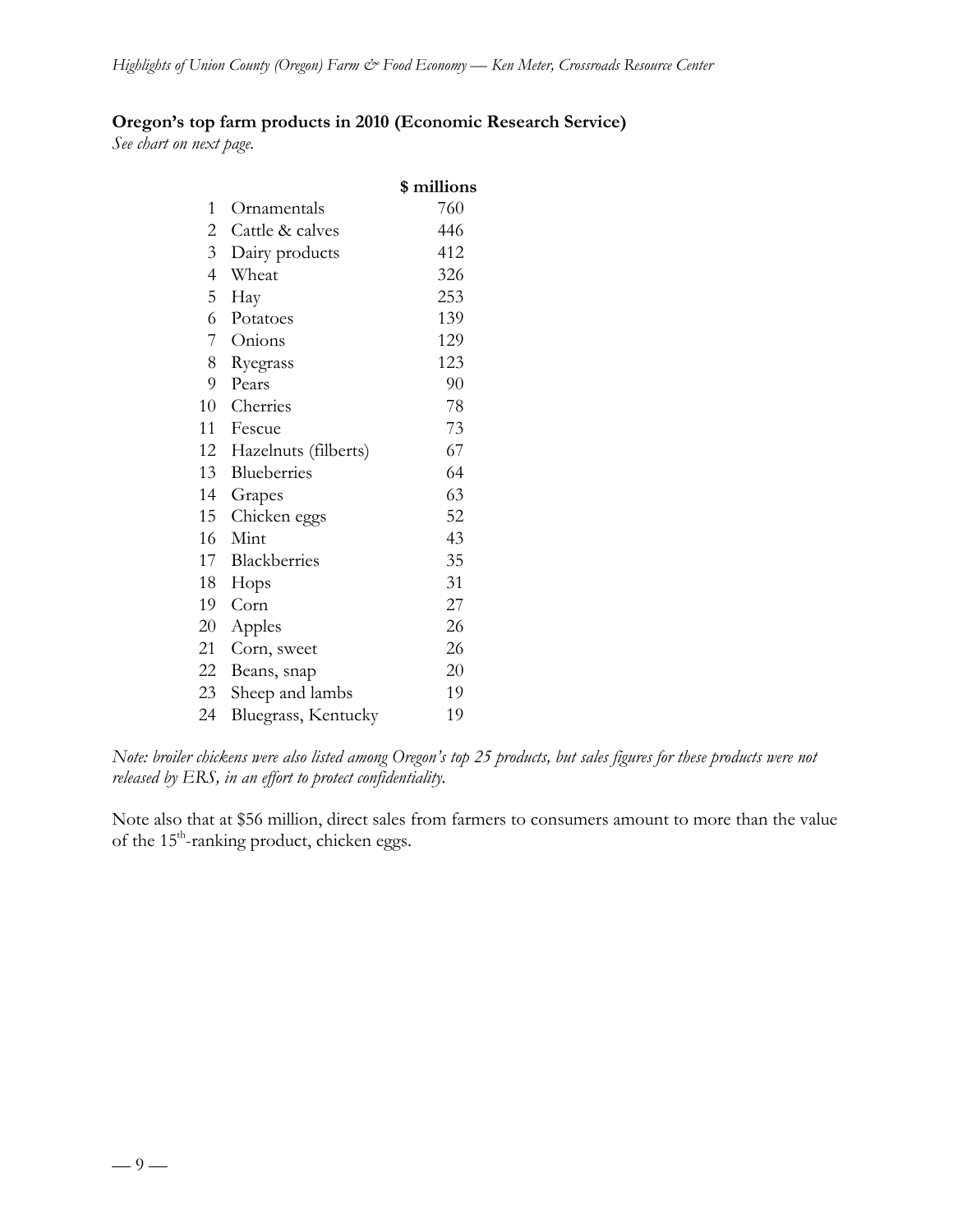# **Oregon's top farm products in 2010 (Economic Research Service)**

*See table on previous page*



**Top farm products in Oregon, 2010**

*Source: USDA Economic Research Service*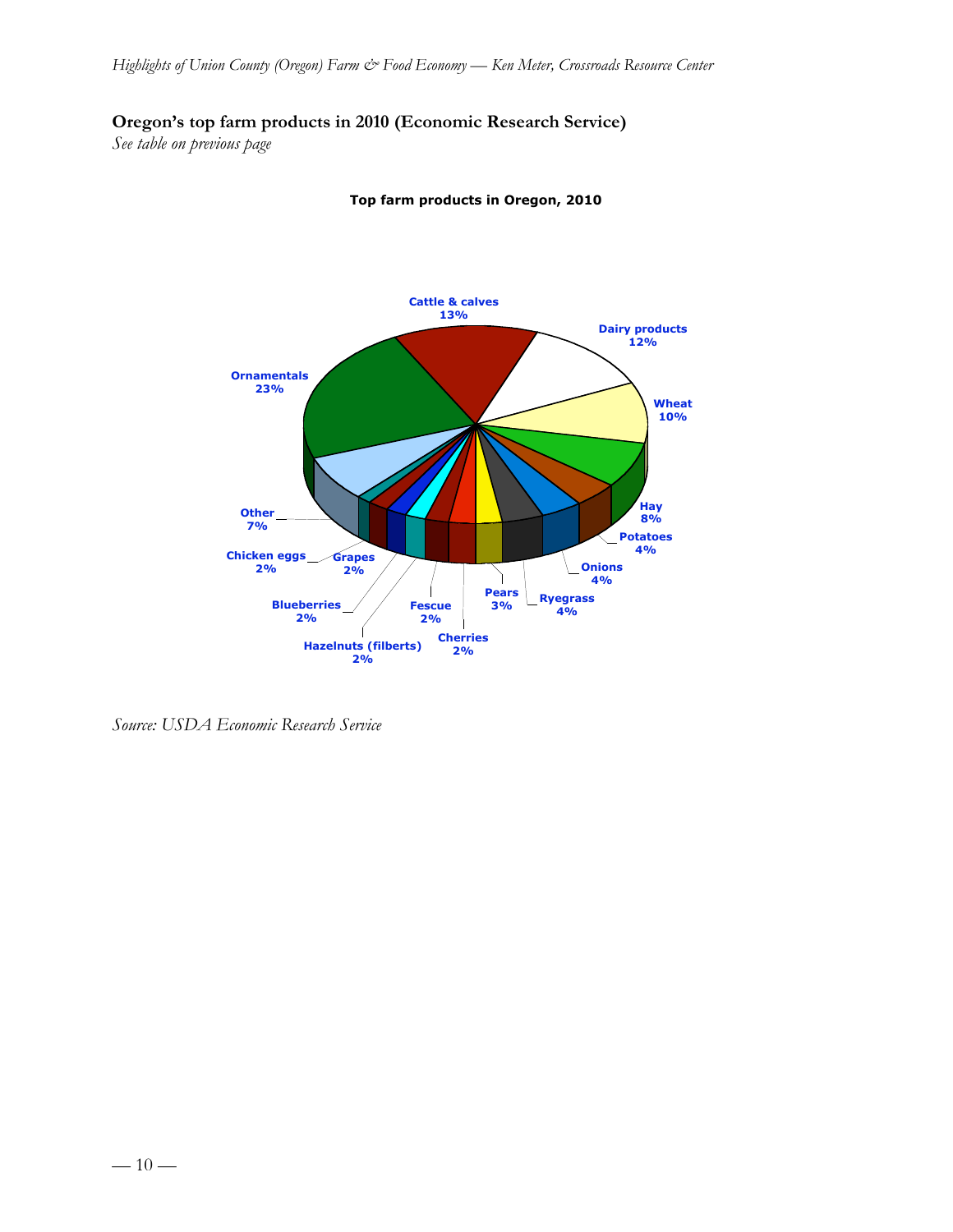# **Balance of Cash Receipts and Production Costs (BEA):**

Union County ranchers and farmers sell \$76 million of food commodities per year (1987-2009 average), spending \$79 million to raise them, for an average loss of \$3 million each year. This loss amounts to 4% of sales. *Note that these sales figures compiled by the BEA may differ from cash receipts recorded by the USDA Agriculture Census (above).*

Overall, farm producers spent \$75 million more producing crops and livestock than they earned by selling these products from 1987 to 2009. Farm production costs exceeded cash receipts for 17 years of that 23-year period. Moreover, 62% of the county's farms and ranches reported a net loss to the 2007 Census of Agriculture. Union County farmers and ranchers earned \$21 million less by selling products in 2009 than they earned in 1969 (in 2009 dollars).

Farmers and ranchers earn another \$11 million per year of farm-related income — primarily custom work, and rental income (23-year average for 1987-2009). Federal farm support payments are relatively small, averaging \$5 million per year for the entire county for the same years.

## **The county's consumers:**

*See also information covering low-income food consumption and food-related health conditions, page 1-2 above.*

Union County consumers spend \$66 million buying food each year, including \$39 million for home use. Most of this food (\$60 million) is sourced outside the county. Only \$222,000 of food products (0.4% of farm cash receipts and 0.3% of the county's consumer market) are sold by farmers directly to consumers.

Estimated change in net assets (that is, assets minus liabilities) for all county households combined was a loss of \$131 million in 2009 alone (BLS). This places additional pressure on Union County consumers trying to buy food.

#### **Farm and food economy summary:**

Farmers lose \$3 million each year producing food commodities, while spending \$30 million buying inputs sourced outside of the county. From the standpoint of the county as a whole, these external input purchases take money away from the local economy. This is a total loss of \$33 million to the county.

Meanwhile, consumers spend \$60 million buying food from outside. Thus, total loss to the county is \$90 million of potential wealth *each year*. This loss amounts to more than the value of all food commodities raised in the county.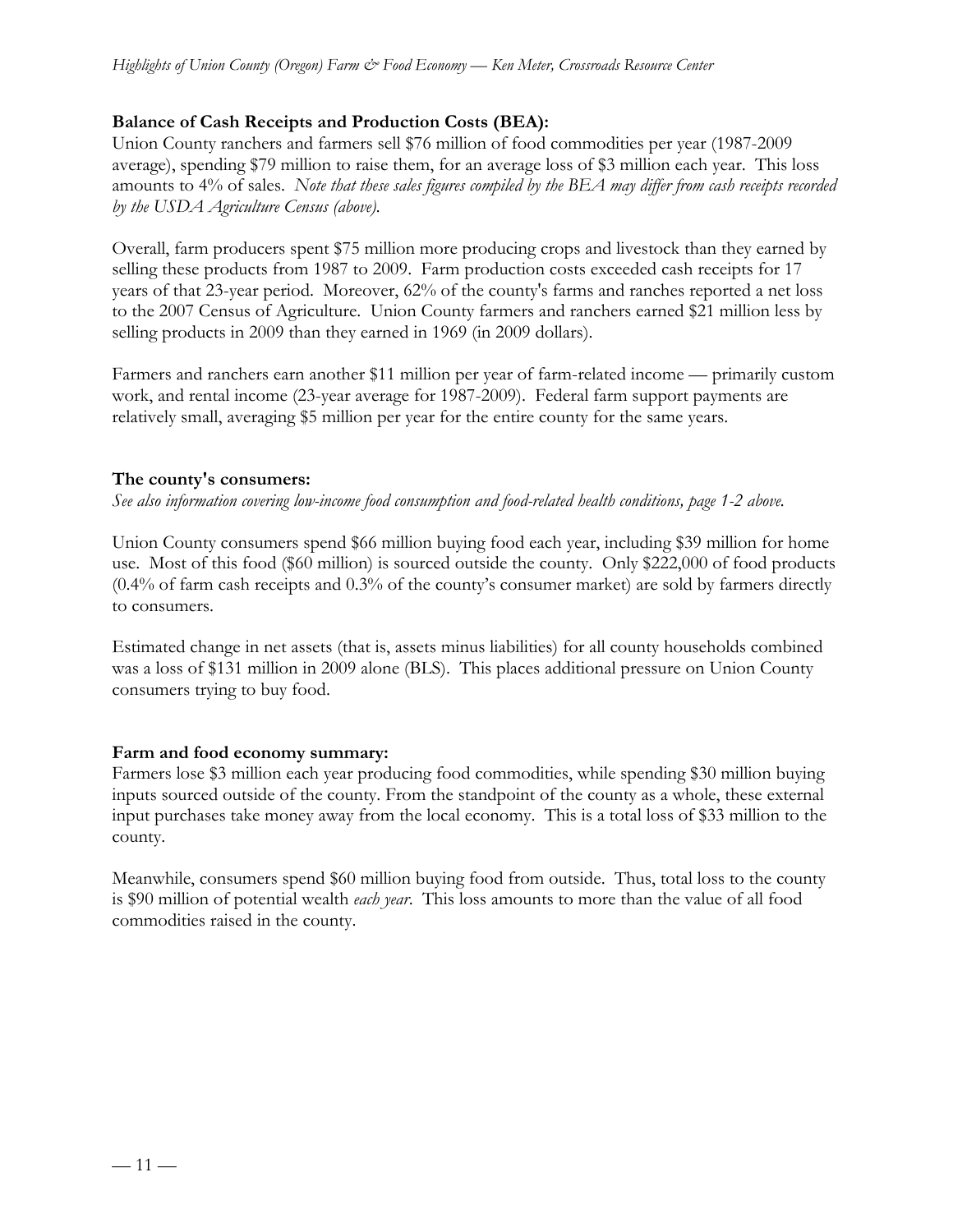#### **Union County: markets for food eaten at home (2009):**

Union County residents purchase \$66 million of food each year, including \$39 million to eat at home. Home purchases break down in the following way:

|                                     | millions |
|-------------------------------------|----------|
| Meats, poultry, fish, and eggs      | \$8.4    |
| Fruits & vegetables                 | 7.1      |
| Cereals and bakery products         | 5.0      |
| Dairy products                      | 4.2      |
| "Other," incl. Sweets, fats, & oils | 14.1     |

If Union County residents purchased 15% of their food for home use directly from county farmers, this would generate \$6 million of new farm income for the county. This would require each resident of the county to buy, on average, \$4.50 of food directly from farmers each week.

## **Northeast Oregon: markets for food eaten at home (2009):**

Northeast Oregon residents purchase \$322 million of food each year, including \$189 million to eat at home. Home purchases break down in the following way:

|                                     | millions |
|-------------------------------------|----------|
| Meats, poultry, fish, and eggs      | \$40.8   |
| Fruits & vegetables                 | 34.5     |
| Cereals and bakery products         | 24.1     |
| Dairy products                      | 20.2     |
| "Other," incl. Sweets, fats, & oils | 68.2     |

If Northeast Oregon residents purchased 15% of their food for home use directly from farmers in the region, this would generate \$28 million of new farm income. This would require each resident of the region to buy, on average, \$4.50 of food directly from farmers each week.

#### **Pendleton: markets for food eaten at home (2009):**

Pendleton residents purchase \$225 million of food each year, including \$131 million to eat at home. Home purchases break down in the following way:

|                                     | millions |
|-------------------------------------|----------|
| Meats, poultry, fish, and eggs      | \$28.6   |
| Fruits & vegetables                 | 24.2     |
| Cereals and bakery products         | 16.8     |
| Dairy products                      | 14.1     |
| "Other," incl. Sweets, fats, & oils | 47.7     |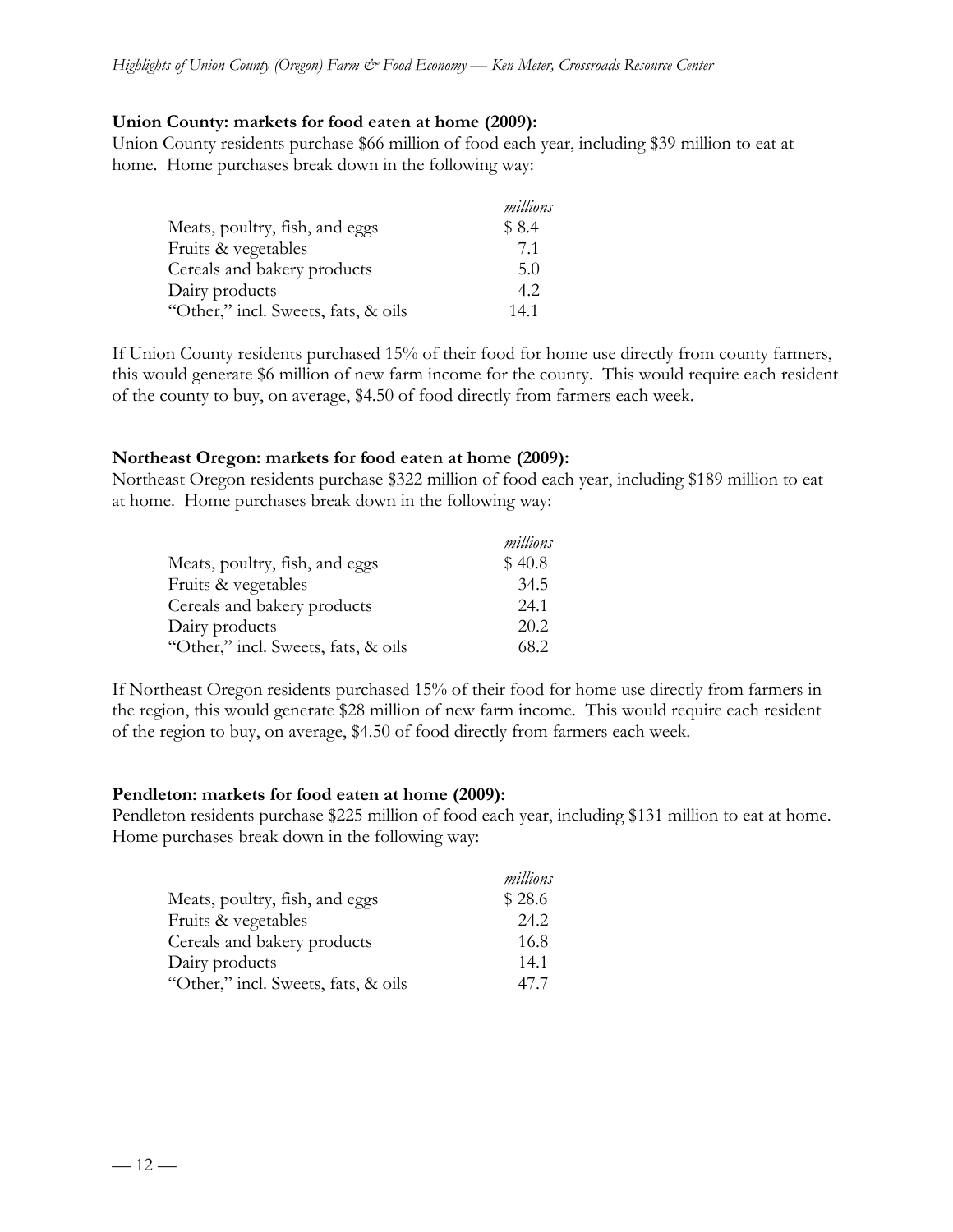## **Baker County: markets for food eaten at home (2009):**

Baker County residents purchase \$43 million of food each year, including \$25 million to eat at home. Home purchases break down in the following way:

|                                     | millions |
|-------------------------------------|----------|
| Meats, poultry, fish, and eggs      | \$5.4    |
| Fruits & vegetables                 | 4.6      |
| Cereals and bakery products         | 3.2      |
| Dairy products                      | 2.7      |
| "Other," incl. Sweets, fats, & oils | 90       |

## **Umatilla County: markets for food eaten at home (2009):**

Umatilla County residents purchase \$195 million of food each year, including \$114 million to eat at home. Home purchases break down in the following way:

|                                     | millions |
|-------------------------------------|----------|
| Meats, poultry, fish, and eggs      | \$24.7   |
| Fruits & vegetables                 | 20.9     |
| Cereals and bakery products         | 14.6     |
| Dairy products                      | 12.2.    |
| "Other," incl. Sweets, fats, & oils | 41.2     |

# **Wallowa County: markets for food eaten at home (2009):**

Wallowa County residents purchase \$18 million of food each year, including \$11 million to eat at home. Home purchases break down in the following way:

|                                     | millions |
|-------------------------------------|----------|
| Meats, poultry, fish, and eggs      | \$2.3    |
| Fruits & vegetables                 | 2.0      |
| Cereals and bakery products         | 1.4      |
| Dairy products                      | 11       |
| "Other," incl. Sweets, fats, & oils | 39       |

# **Metro Boise: markets for food eaten at home (2009):**

Metro Boise residents purchase \$1.9 billion of food each year, including \$1.1 billion to eat at home. Home purchases break down in the following way:

|                                     | millions |
|-------------------------------------|----------|
| Meats, poultry, fish, and eggs      | \$239    |
| Fruits & vegetables                 | 202      |
| Cereals and bakery products         | 141      |
| Dairy products                      | 118      |
| "Other," incl. Sweets, fats, & oils | 400      |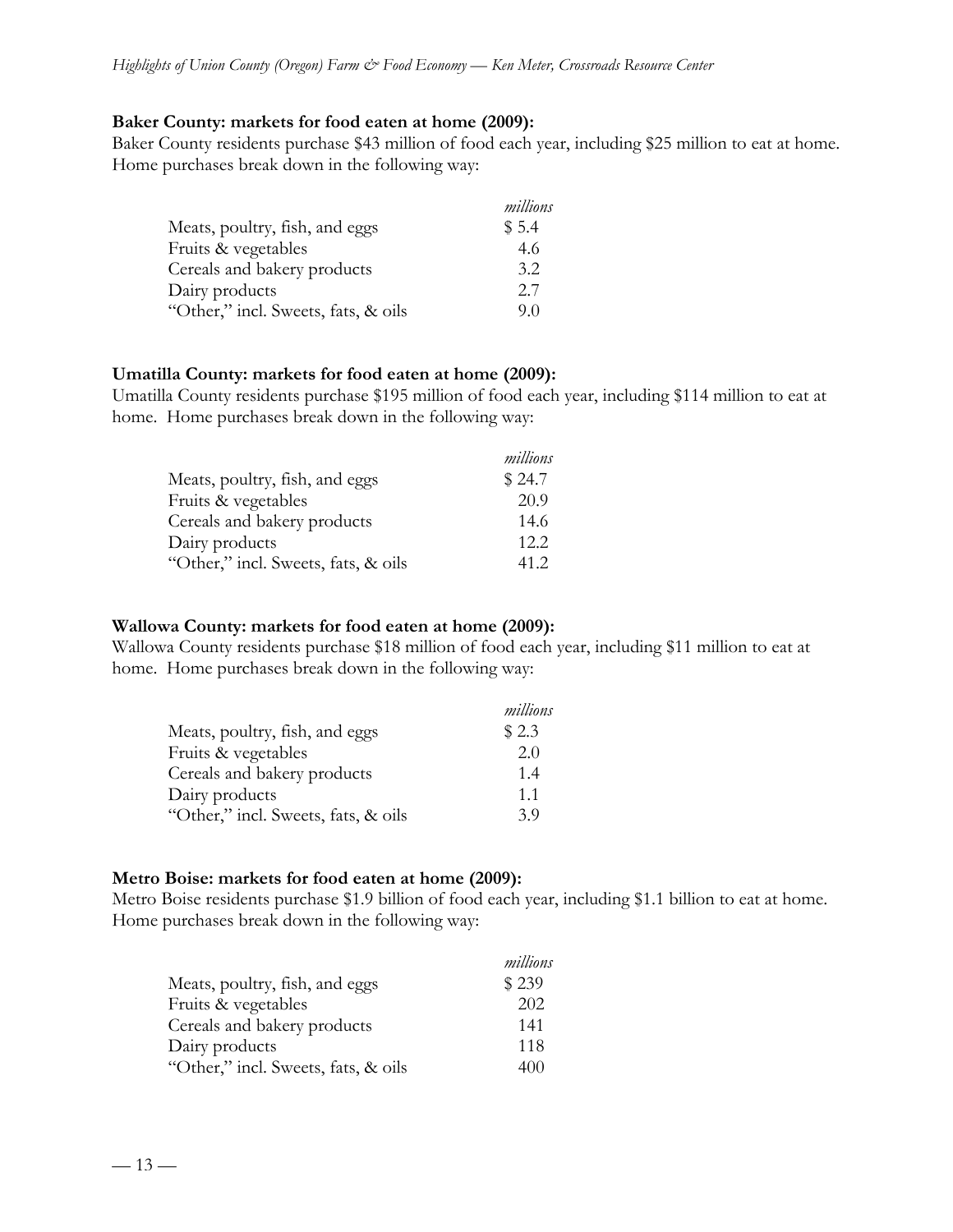# **Oregon: markets for food eaten at home (2009):**

Oregon residents purchase \$10 billion of food each year, including \$6 billion to eat at home. Home purchases break down in the following way:

|                                     | millions |
|-------------------------------------|----------|
| Meats, poultry, fish, and eggs      | \$1,287  |
| Fruits & vegetables                 | 1,089    |
| Cereals and bakery products         | 759      |
| Dairy products                      | 636      |
| "Other," incl. Sweets, fats, & oils | 2,150    |